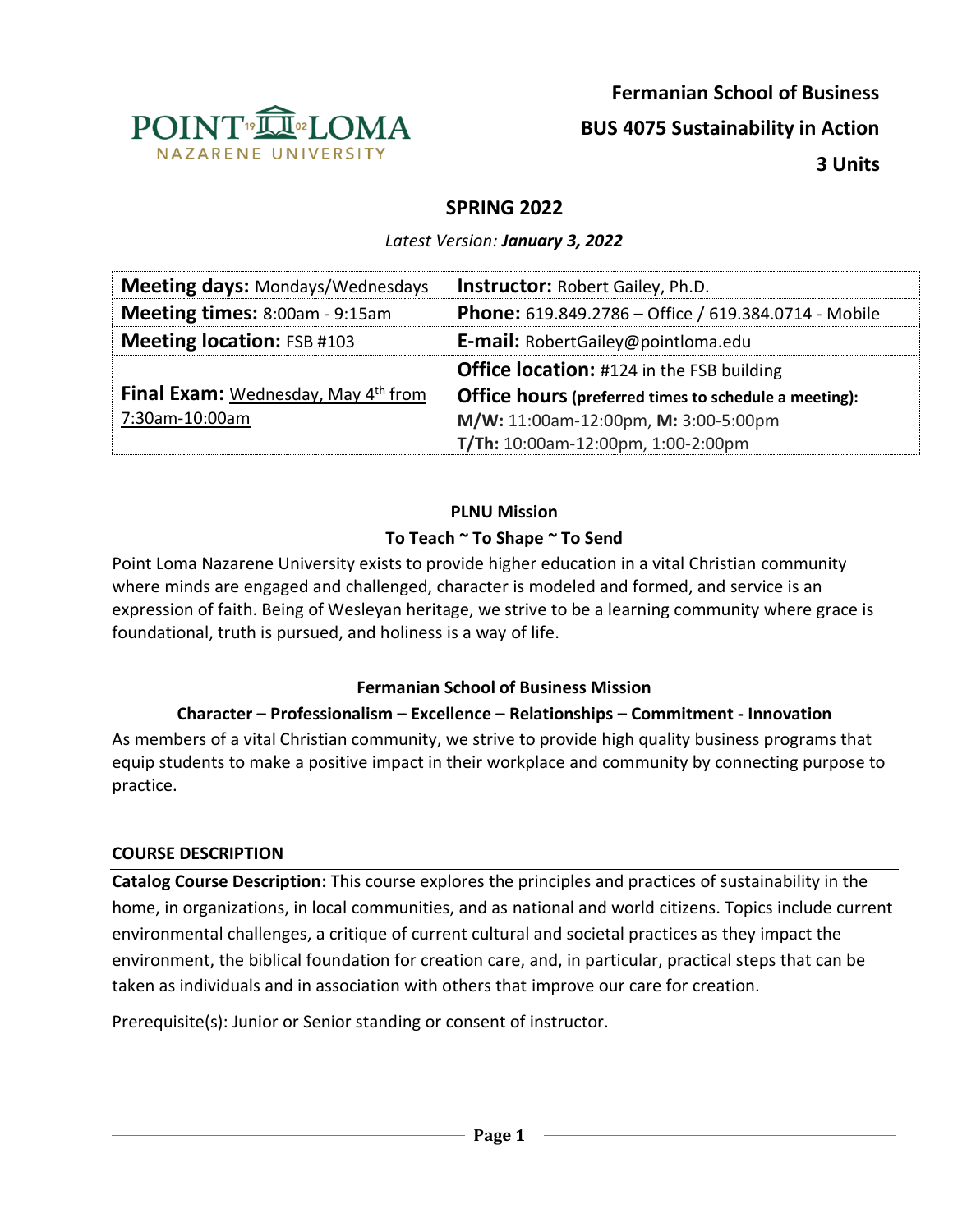**Amplified Course Description:** The purpose of this course is to equip you to be an effective champion for the changes that humankind must make to live sustainably within the biophysical limits of the earth. As part of the wealthiest communities we are leading players in a slow motion, but accelerating collision between the juggernaut of growing human demands for food, water, energy, materials and waste management and the regenerative capacity of the earth that is our home. Sustainability begins with a different way of thinking. Thus, we will look at the dominant "pre-analytic vision" of humankind's relationship to the earth, and look at alternatives – which have more promise.

We will critique the assumptions of traditional economic theory and growth Capitalism (for example, that unlimited growth in economic activity is both feasible and good) and look at the alternatives of "ecological economics" and "Natural Capitalism" for example. But, beyond theory and knowledge, our focus on this course is to learn to take action. Most popular discussions of sustainability in the press deal with individual accountability and actions we can take: "Ten easy steps to a greener world". Similarly, in this class, we will look at how our individual lifestyles, consumption patterns, especially as those who live in wealth, impact the biosphere and other, poorer human communities. We will examine the "more-is-better", throw-away, consumerist assumptions of our culture, measure our personal ecological footprints, and study the lifecycle impacts of the products we buy, use and discard, all with the goal of learning to live more lightly on the earth. As consumers, we also impact the products that manufacturers create. If we demand products that are environmentally friendly, toxin free, and whose creation use and recycling/recovery contributes to social welfare, manufacturers will pay attention.

But we can't individually consume our way to sustainability. Indeed, for almost 1 billion people on earth who are trying to survive on less than \$2 per day, finding ways to consume more is a matter of survival. Our greatest impact as "sustainability champions" will be found as we collaborate with other change agents as members of communities and organizations – businesses, non-profits, schools, governmental agencies, etc. – to move them towards greater environmental sustainability and social justice. Thus, we will focus some of our time and effort in this class on how organizations can reduce their environmental footprint and eventually become restorative agents that contribute to the health of the biosphere – and on what we personally can do to catalyze pro-environmental organizational change. We will look critically at both sides of some of the major sustainability debates including energy and climate change, food and corporate versus local/organic farming, water privatization, and others. We will seek to use a framework that looks for positive ways to discuss complex and divisive issues. Finally, we will consider the role that local, regional, national and international policy plays in impacting individual and organizational behaviors with respect to the environment.

We will read and discuss articles, videos and other media, conduct analyses, and "learn by doing". Most critically, we will work on "being the change", first in our individual lives, then in the communities and organizations where we live and work.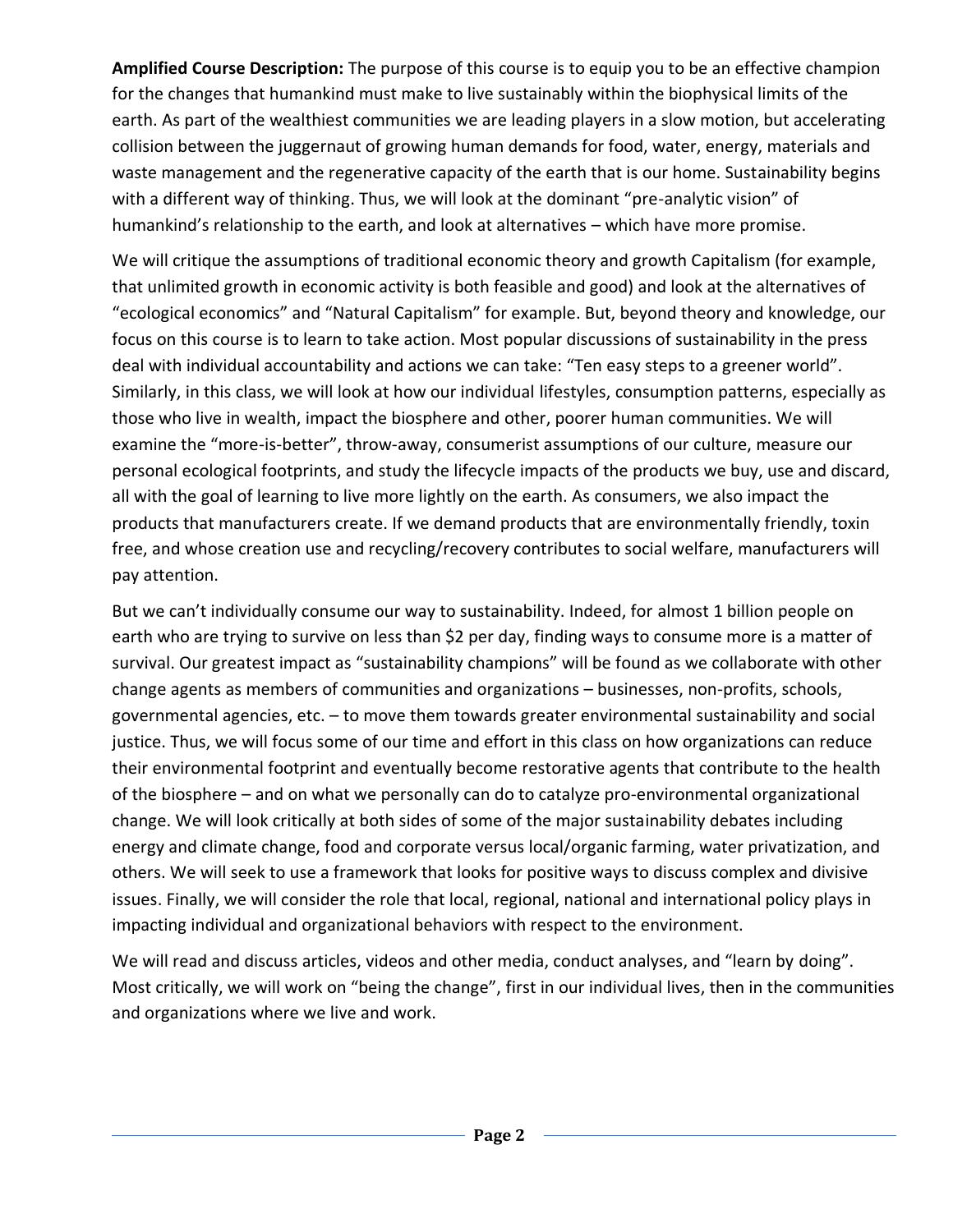Upon completion of this course, students will be able to:

- 1. Explain major sustainability concepts, frameworks and perspectives (PLO 1 & E1).
- 2. Summarize the major environmental threats to the carrying capacity of the earth and explain their connections to social justice issues and challenges (PLO 1 & E1).
- 3. Describe effective change management techniques for helping a business adopt sustainability as a strategic priority (PLO 1 & E1).
- 4. Evaluate and employ personal sustainability practices (PLO 4).
- 5. Collaborate in a team to present analyses of personal and business sustainability practices (PLO 3 & 5).

# **REQUIRED TEXTS AND RECOMMENDED STUDY RESOURCES**

There are two required textbooks for this course. Additionally, you will receive an invite from me to join a team on the Campus Eco-Challenge site. There is no cost to use this platform.

1: [Sustainable World Sourcebook \(2014\): Critical Issues, Viable Solutions, Resources for Action.](https://www.amazon.com/Sustainable-Sourcebook-Inspiring-Solutions-Resources/dp/0983830436/ref=sr_1_fkmr1_1?dchild=1&keywords=sustainable+world+sourcebook+2014&qid=1596934636&s=books&sr=1-1-fkmr1) Be sure to get the 2014 version. The entire book is available for **free** to download [here.](https://olyclimate.files.wordpress.com/2013/09/sustainable-world-sourcebook-2014.pdf)

2: [Drawdown: The Most Comprehensive Plan ever proposed to reverse Global Warming](https://www.amazon.com/Drawdown-Comprehensive-Proposed-Reverse-Warming/dp/0143130447) (2017) by Paul Hawken. This is a great resource to have, but since each student only uses a few pages of the book for the course, students may want to share copies. Everyone should also download for **free** the 2020 update, called: [The Drawdown Review](https://www.drawdown.org/drawdown-review)

3: [Campus Eco-Challenge website:](https://campus.ecochallenge.org/) Please join and then look for our class groups (BUS4075 SUSTAINABILITY IN ACTION either SP22P, SP22L, SP22N, or SP22U)

| <b>Activity</b>                                                               | <b>Point Value</b>               | Due Date                                                                                    |
|-------------------------------------------------------------------------------|----------------------------------|---------------------------------------------------------------------------------------------|
| <b>Writing and Action:</b>                                                    |                                  |                                                                                             |
| <b>Discussion Board Posts</b>                                                 | 130 (13/13 @10<br>pts each)      | Weekly by Mondays                                                                           |
| Eco Challenge Actions and Posts                                               | 100 (10/10 @ 10<br>pts each)     | Weekly check-in $-$ every Saturday                                                          |
| Letter to the Editor or Youtube video                                         | 50                               | Draft due - 04/06/22<br>Final due $-04/20/22$                                               |
| Movie Summary/Presentation                                                    | 75                               | Sign-up at start of the semester,<br>presentations on Wednesdays<br>throughout the semester |
| Written Reflections (on aspects of the class,<br>primarily the eco-challenge) | 75 points (3@25)<br>points each) | Due once a month on Weds.<br>2/2, 3/2, 4/6                                                  |
| <b>Brand Analysis Project</b>                                                 | 75                               | Due 04/20/22                                                                                |

# **ASSESSMENT AND GRADING**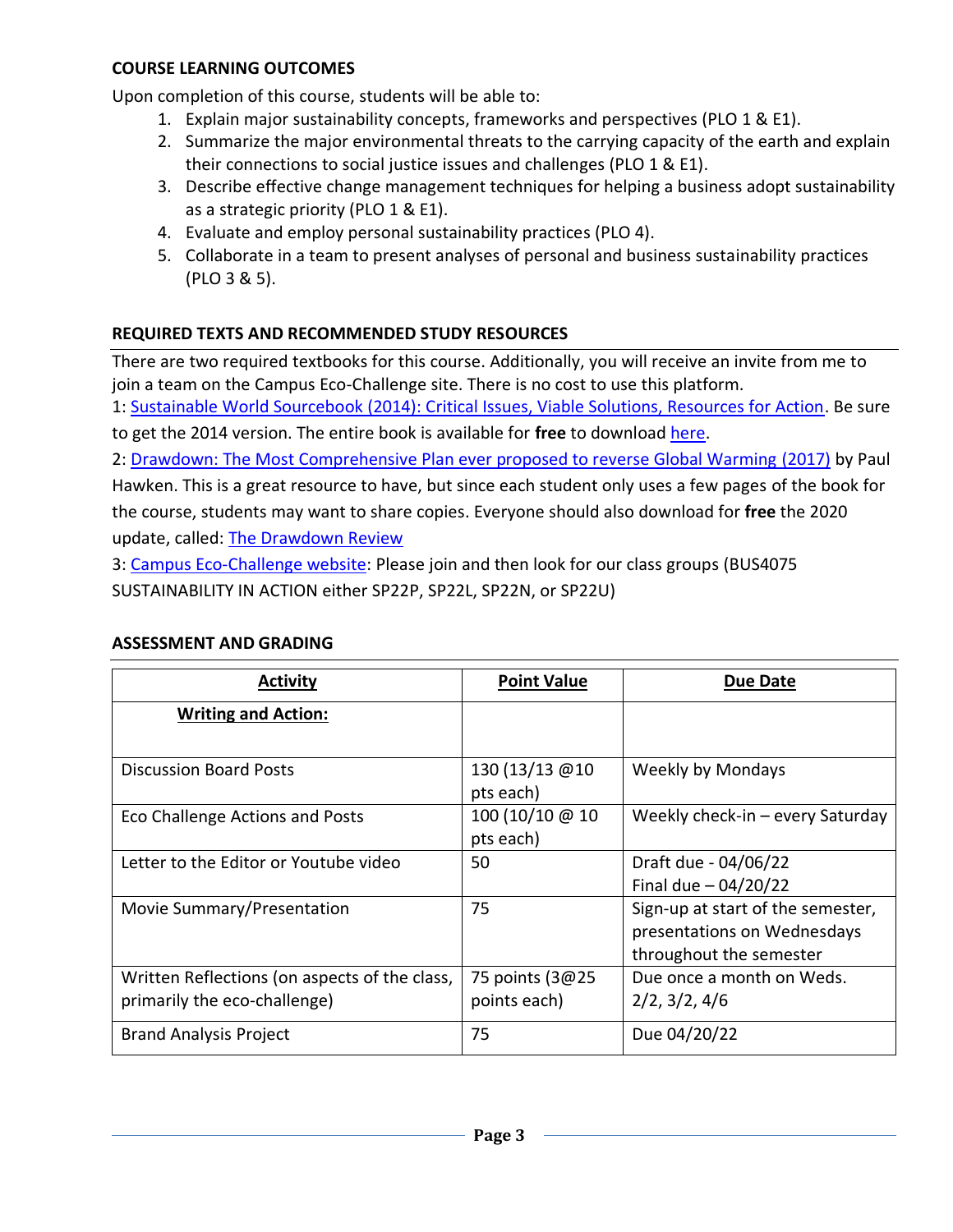| Podcast (Drawdown) Presentation        | 75                                                   | Sign-up at start of the semester,<br>presentations on Wednesdays<br>throughout semester                                       |
|----------------------------------------|------------------------------------------------------|-------------------------------------------------------------------------------------------------------------------------------|
| Drawdown Presentation and Climate Myth | $100+20$                                             | Sign-up at start of semester,<br>presentations on Wednesdays<br>throughout semester                                           |
| Personal Sustainability Plan Paper     | 100                                                  | Due May 1 <sup>st</sup>                                                                                                       |
| Final Exam                             | 100                                                  | Scheduled for Wednesday, May<br>4 <sup>th</sup> from 7:30am-10:00am                                                           |
| In-Class Participation                 | 100                                                  | Engage in class discussions (in<br>person and online) and small<br>course assignments by the<br>professor throughout semester |
| Extra Credit: Compost and Garden       | Up to 50                                             | Whole semester, with report at<br>the end                                                                                     |
|                                        | <b>TOTAL: 1000</b><br>Points + 50pts<br>extra credit |                                                                                                                               |

#### **GRADING SCALE**

Final grades will approximately follow this scale:

| A         | $930 - 1000$ points | C    | $730 - 769$ points |
|-----------|---------------------|------|--------------------|
| A-        | 900 - 929 points    | $C-$ | $700 - 729$ points |
| B+        | 870 - 899 points    | D+   | $670 - 699$ points |
| B         | 830 - 869 points    | D    | $630 - 669$ points |
| <b>B-</b> | 800 - 829 points    | D-   | $600 - 629$ points |
| $C+$      | 770 - 799 points    | F.   | 599 points or less |
|           |                     |      |                    |

# **INCOMPLETES AND LATE ASSIGNMENTS**

All assignments are to be submitted/turned in by the beginning of the class session when they are due—including assignments posted in Canvas. Incompletes will only be assigned in extremely unusual circumstances.

#### **SPIRITUAL CARE**

Please be aware PLNU strives to be a place where you grow as whole persons. To this end, we provide resources for our students to encounter God and grow in their Christian faith. If students have questions, a desire to meet with the chaplain or have prayer requests you can contact the Office of Spiritual Development

#### **PLNU COPYRIGHT POLICY**

Point Loma Nazarene University, as a non-profit educational institution, is entitled by law to use materials protected by the US Copyright Act for classroom education. Any use of those materials outside the class may violate the law.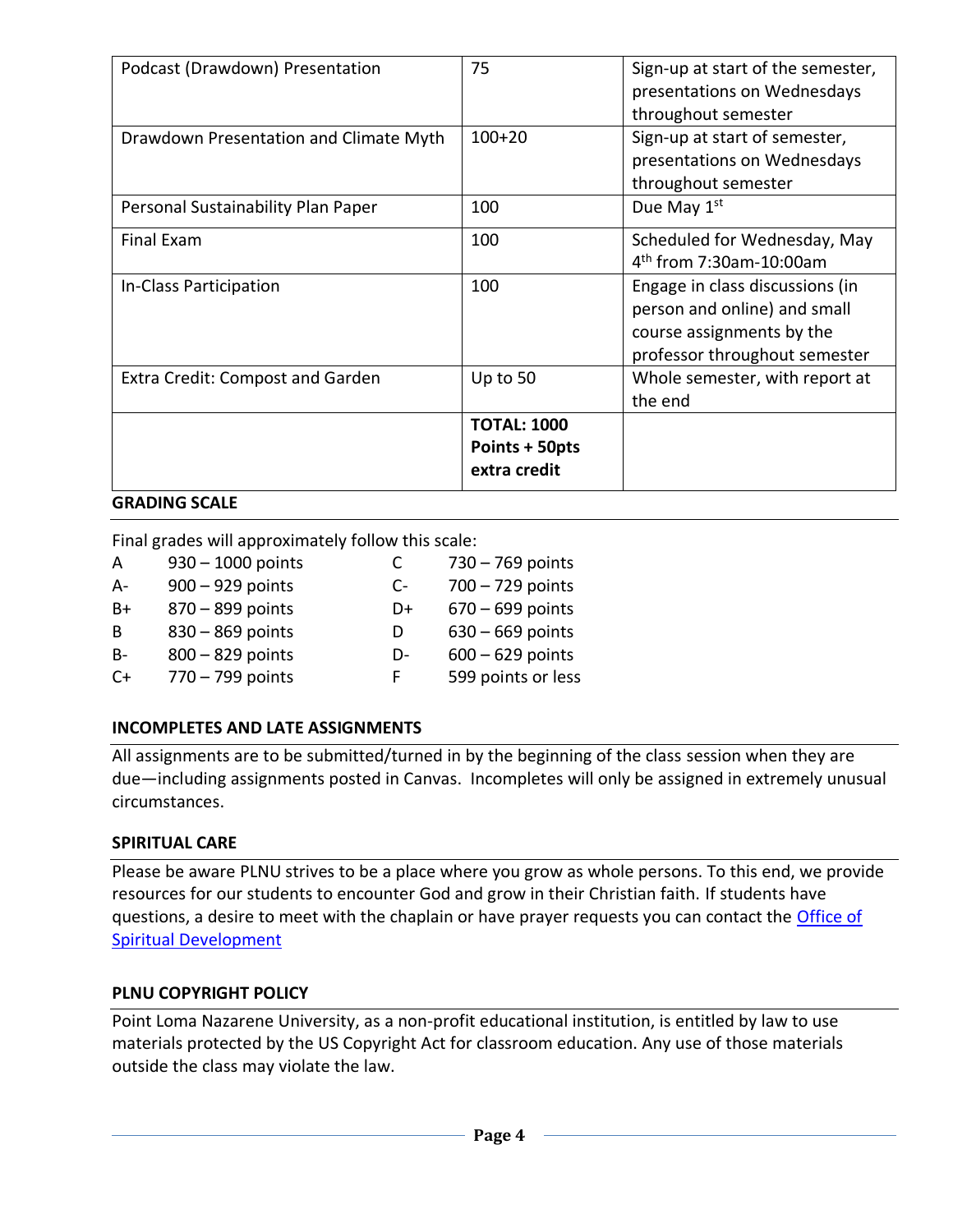#### **PLNU ACADEMIC HONESTY POLICY**

Students should demonstrate academic honesty by doing original work and by giving appropriate credit to the ideas of others. Academic dishonesty is the act of presenting information, ideas, and/or concepts as one's own when in reality they are the results of another person's creativity and effort. A faculty member who believes a situation involving academic dishonesty has been detected may assign a failing grade for that assignment or examination, or, depending on the seriousness of the offense, for the course. Faculty should follow and students may appeal using the procedure in the university Catalog. See [Academic Policies](https://catalog.pointloma.edu/content.php?catoid=52&navoid=2919#Academic_Honesty) for definitions of kinds of academic dishonesty and for further policy information.

# **PLNU ACADEMIC ACCOMMODATIONS POLICY**

PLNU is committed to providing equal opportunity for participation in all its programs, services, and activities. Students with disabilities may request course-related accommodations by contacting the Educational Access Center (EAC), located in the Bond Academic Center [\(EAC@pointloma.edu](mailto:EAC@pointloma.edu) or 619- 849-2486). Once a student's eligibility for an accommodation has been determined, the EAC will issue an academic accommodation plan ("AP") to all faculty who teach courses in which the student is enrolled each semester.

PLNU highly recommends that students speak with their professors during the first two weeks of each semester/term about the implementation of their AP in that particular course and/or if they do not wish to utilize some or all of the elements of their AP in that course.

Students who need accommodations for a disability should contact the EAC as early as possible (i.e., ideally before the beginning of the semester) to assure appropriate accommodations can be provided. It is the student's responsibility to make the first contact with the EAC.

# **PLNU ATTENDANCE AND PARTICIPATION POLICY**

Regular and punctual attendance at all class sessions is considered essential to optimum academic achievement. If the student is absent for more than 10 percent of class sessions, the faculty member will issue a written warning of de-enrollment. If the absences exceed 20 percent, the student may be de-enrolled without notice until the university drop date or, after that date, receive the appropriate grade for their work and participation.

# **USE OF TECHNOLOGY**

In order to be successful in your course, you'll need to meet the minimum technology and system requirements; please refer to the *[Technology and System Requirements](https://help.pointloma.edu/TDClient/1808/Portal/KB/ArticleDet?ID=108349)* information. Additionally, students are required to have headphone speakers, microphone, or webcams compatible with their computer available to use for any online or hybrid classes. Please note that any course with online proctored exams require a computer with a camera (tablets are not compatible) to complete exams online. Problems with technology do not relieve you of the responsibility of participating, turning in your assignments, or completing your class work.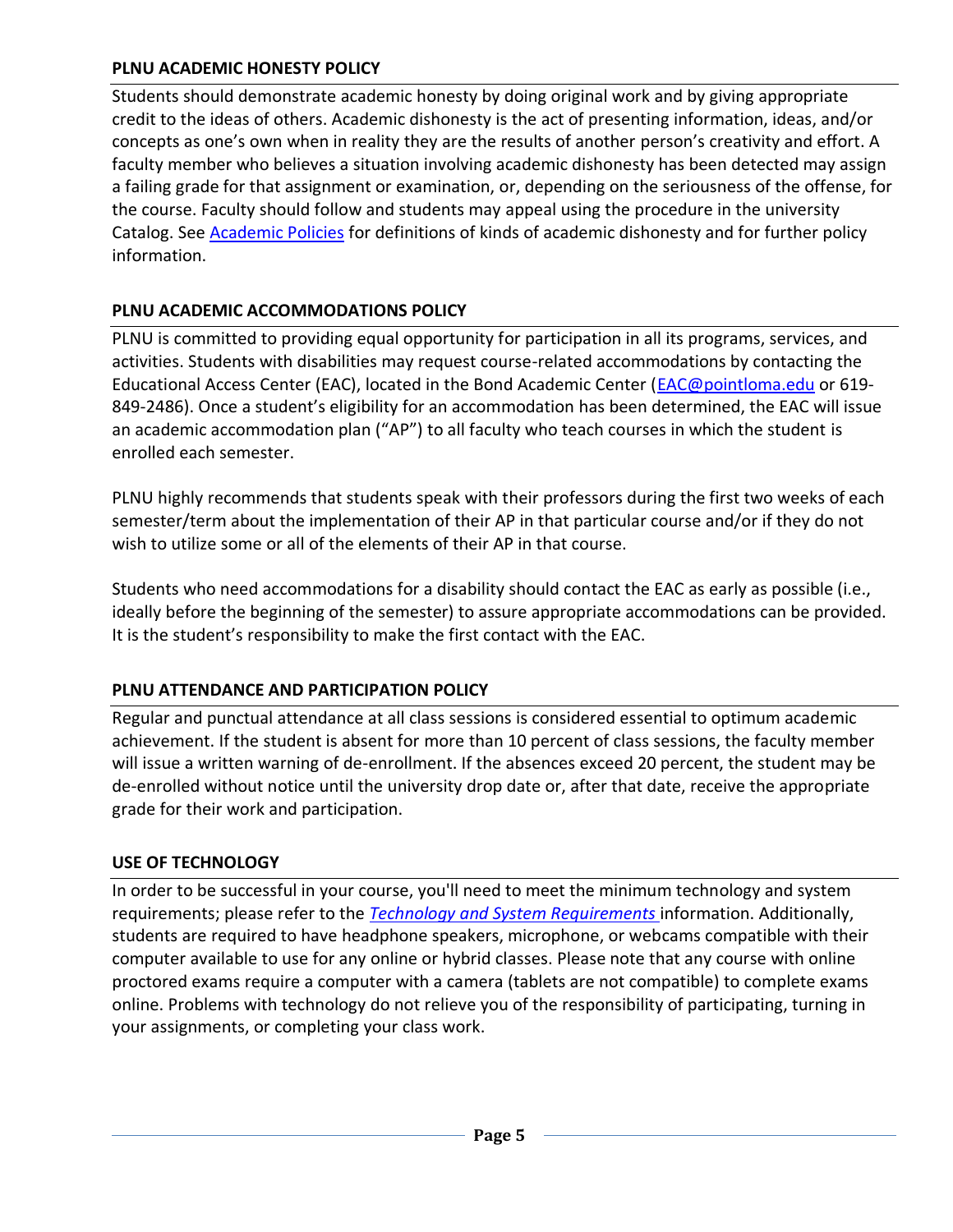#### **FINAL EXAMINATION POLICY**

Successful completion of this class requires taking the final examination **on its scheduled day (Wednesday May 4 th, 7:30am-10:00am)**. No requests for early examinations or alternative days will be approved.

#### **COURSE SCHEDULE AND ASSIGNMENTS**

Each week of the class we will focus on a specific topic within sustainability. See the Canvas course for a specific schedule of which topics we will discuss each week and assignment details. In addition to the two assigned textbooks, there are links to additional online articles / videos you will read / watch each week.

| <b>CLASS CONTENT OR ASSIGNMENT</b>                                | <b>Dates</b>      |
|-------------------------------------------------------------------|-------------------|
| Discussion Board Posts: Participate in thirteen weekly            | Initial posts due |
| discussion boards. To earn full credit, you must post your        | each Monday       |
| original response, and then leave meaningful responses to         | before class.     |
| other students. Grading will be based on evidence of critical     | Responses due     |
| thinking and connections drawn to other topics we have            | by Wednesdays     |
| discussed in class, not the length of the post. (130 points)      | at 11:59pm.       |
| Eco Challenge Actions and Post: Participate in the challenges     | 1) Weekly         |
| on the Eco-Challenge site on a weekly basis, checking in          | check-in          |
| several times each week and attempting the challenges for         | (10pts/week)      |
| the week. Three times during the semester there will be a         | 2) Papers (25     |
| short reflection assignment based on your experiences. (175       | pts each) Due:    |
| points)                                                           | 2/2, 3/2, 4/6     |
| Letter to the Editor (LTE): You will write and submit a letter to | Draft due -       |
| the editor to a newspaper or publication of your choosing,        | 04/06/22          |
| regarding a current event in sustainability. LTE's are generally  | Final due $-$     |
| under 150 words, so the goal here is to deliver your point        | 04/20/22          |
| succinctly and efficiently. See Canvas for details (50 pts)       |                   |
| Personal Sustainability Plan Paper: Write an 800-1200 word        |                   |
| reflection on what you have learned over the course of the        |                   |
| semester (citing at least 3 sources from the course materials),   |                   |
| and any changes you plan to make in your own life. How will       | Due: 05/1/22      |
| you make the changes stick, be the change you want to see in      |                   |
| the world and perhaps persuade others in your sphere of           |                   |
| influence? See Canvas for details (100 points)                    |                   |
| Brand Analysis Project: Working on a team, you will analyze       |                   |
| the sustainability claims of three brands (two of your            |                   |
| choosing, one that I will choose). You will find a common         |                   |
| framework and then rate the brand on how credible their           | Due: 04/20/22     |
| claims are, how effective their actions are in creating a more    |                   |
| sustainable future, and how effectively they have                 |                   |
| communicated their sustainability message. (75 points)            |                   |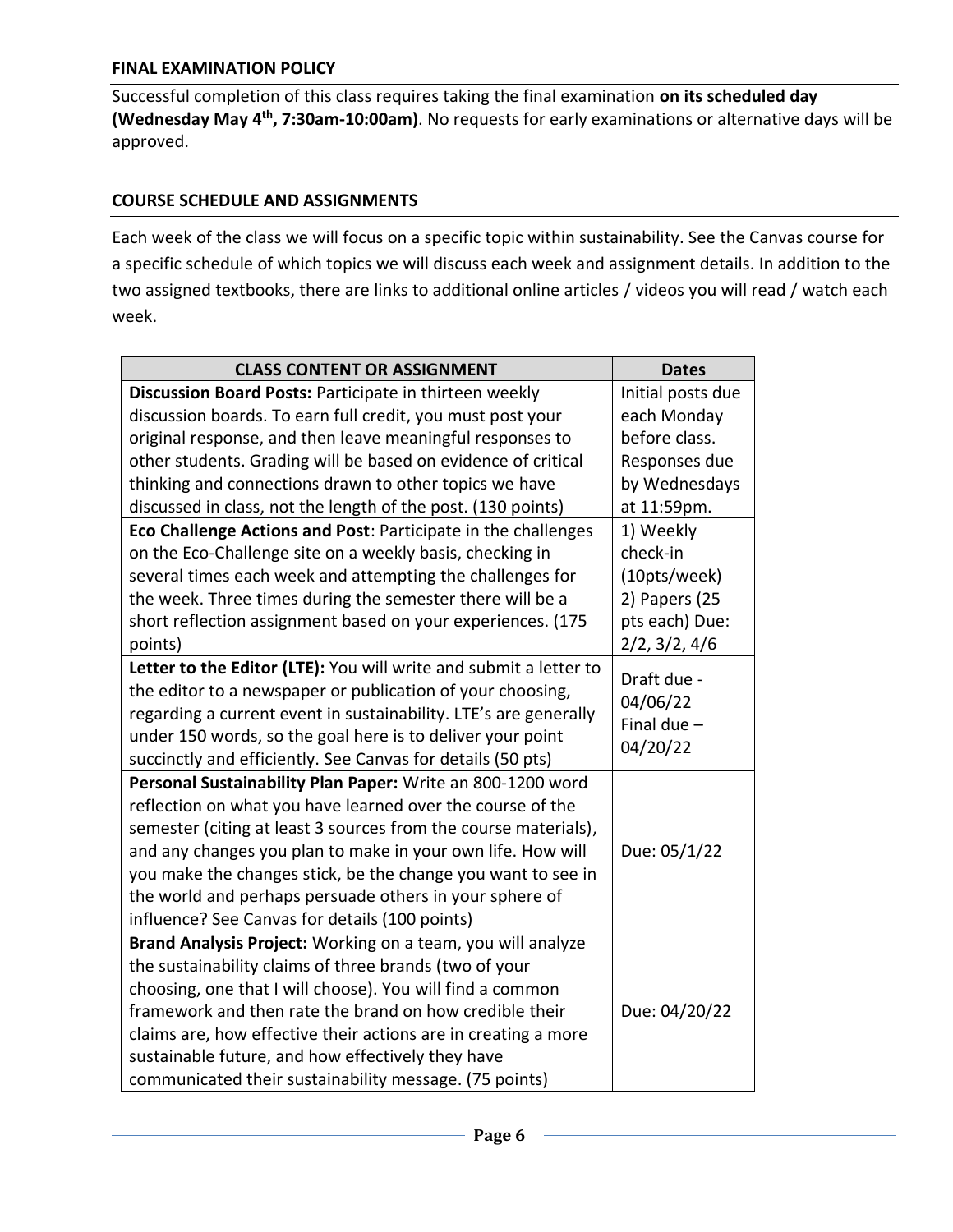| Movie Presentation: In a team, you will watch a documentary       |                   |
|-------------------------------------------------------------------|-------------------|
| from a list provided. Your team will prepare a 15-minute          |                   |
| presentation and lead a discussion with the class on the          | Sign Up for due   |
| movie. The presentation should include a clip(s) from the         | dates             |
| movie no more than five minutes long. (75 points)                 |                   |
| Climate Myth: 3-4-minute presentation and discussion on one       |                   |
| of the climate myths from the site Skeptical Science See          | Sign Up for due   |
| Canvas for details. (20 points)                                   | dates             |
| This is done the same day as your Drawdown Presentation           |                   |
| Drawdown presentation: Prepare a 15-minute presentation           |                   |
| and discussion that includes these two elements:                  |                   |
| • 10-15-minute presentation detailing one of the solutions in     |                   |
| the Drawdown book. You will do additional research beyond         |                   |
| the drawdown book and include at least three of those             | Sign Up for due   |
| sources in your presentation.                                     | dates             |
| • You also will engage the class in a follow-up discussion on     |                   |
| the topic. Bring questions to lead the discussion.                |                   |
| You will be timed. See Canvas for details (100 points)            |                   |
| Podcast (Drawdown) presentation: Listen to a Drawdown             |                   |
| podcast and then summarize it and present the information to      | Sign Up for due   |
| the class via a 7-9-minute presentation. (75 points)              | dates             |
| In class participation: Come to weekly classes on time,           |                   |
| prepared and ready to engage. Be present and focused. Pay         |                   |
| attention to your classmate's presentations, ask good             | Engage weekly     |
| questions, take notes and respond to discussion questions.        | in class sessions |
| (100 pts total for the semester)                                  |                   |
| Final Exam: The final exam will either be a whole class activity  |                   |
| during the semester for the entire PLNU community,                | Wednesday,        |
| highlighting sustainability, or it will be an end of the semester | May 4th from      |
| oral exam based on reflections on course materials and            | 7:30am-           |
| choosing to complete specific activities students choose          | 10:00am           |
| among a list of options related to the course. (100 pts)          |                   |
| <b>EXTRA CREDIT: Compost or Garden:</b> Create a compost can /    |                   |
| pile at your home. Plant the seed or plant of your choice in a    | Start early and   |
| pot that will render an edible harvest before the end of the      | work              |
| semester. Care for your compost or plant. Starting week 3,        | throughout the    |
| document weekly with a photo of both the compost or the           | semester. Final   |
| plant and a sentence as to the work you've done and changes       | submission due    |
| seen in the compost / plant. [25 points for each activity $-$     | May 1.            |
| compost or plant]                                                 |                   |

# **Disclaimer:**

The professor reserves the right to change the schedule at any time due to unforeseen dynamics (e.g. class size, dynamics of exercises/discussion etc.) Should this occur the student will be informed electronically and by announcements in class (if possible). It is the student's responsibility to stay in touch and on top of his or her schedule.